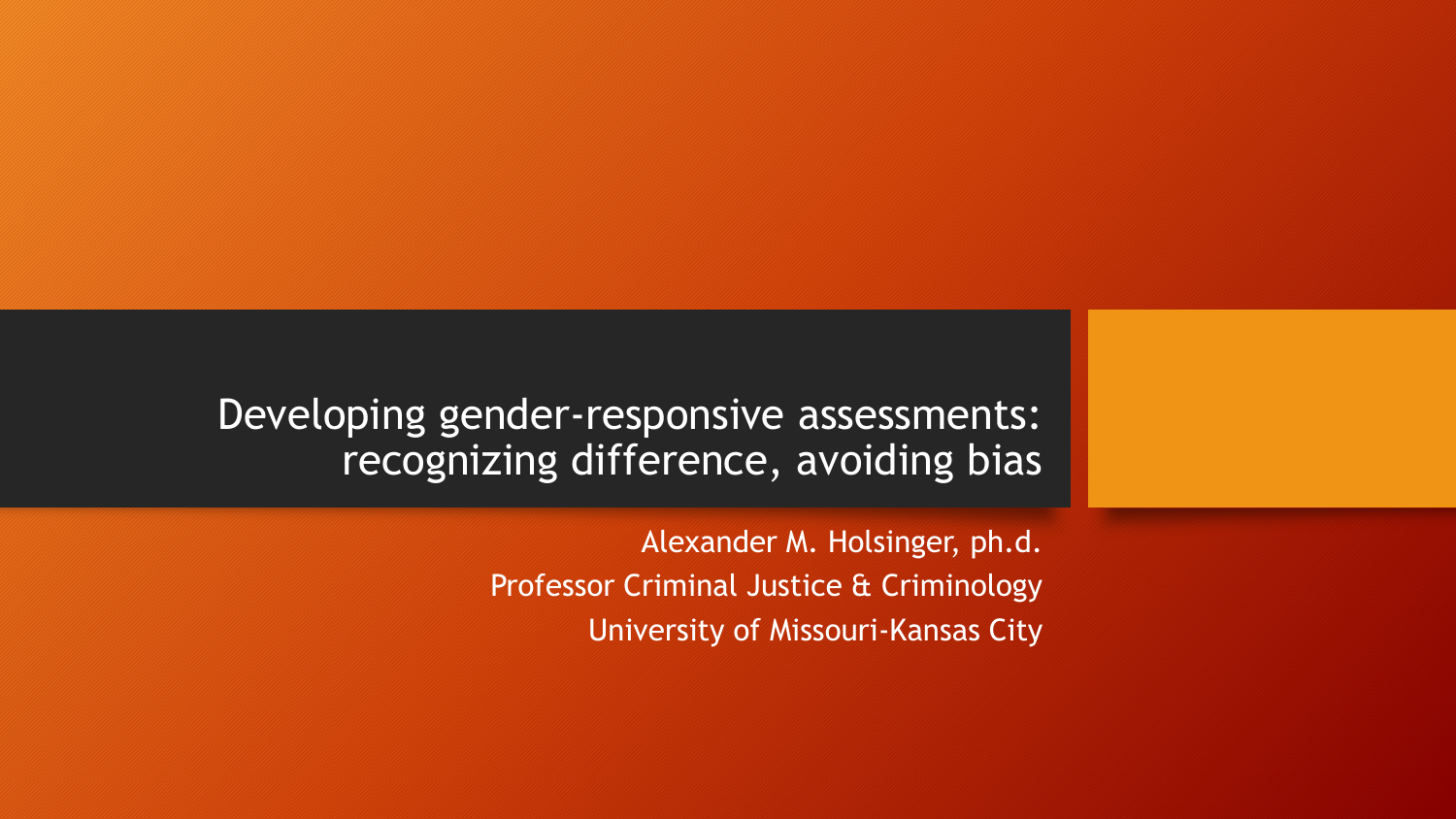# Assessment at the pre-sentence stage

- Historically assessment done via Pre-Sentence Investigation
	- Qualitative; Interview-based; Production of narrative
	- Useful, frames case notes, provides recommendations, foundation for future case management
	- Often unstructured, "weightiness" of info missed or misconstrued
	- Lacks objectivity
- What was often missing: An actuarial measure of risk propensity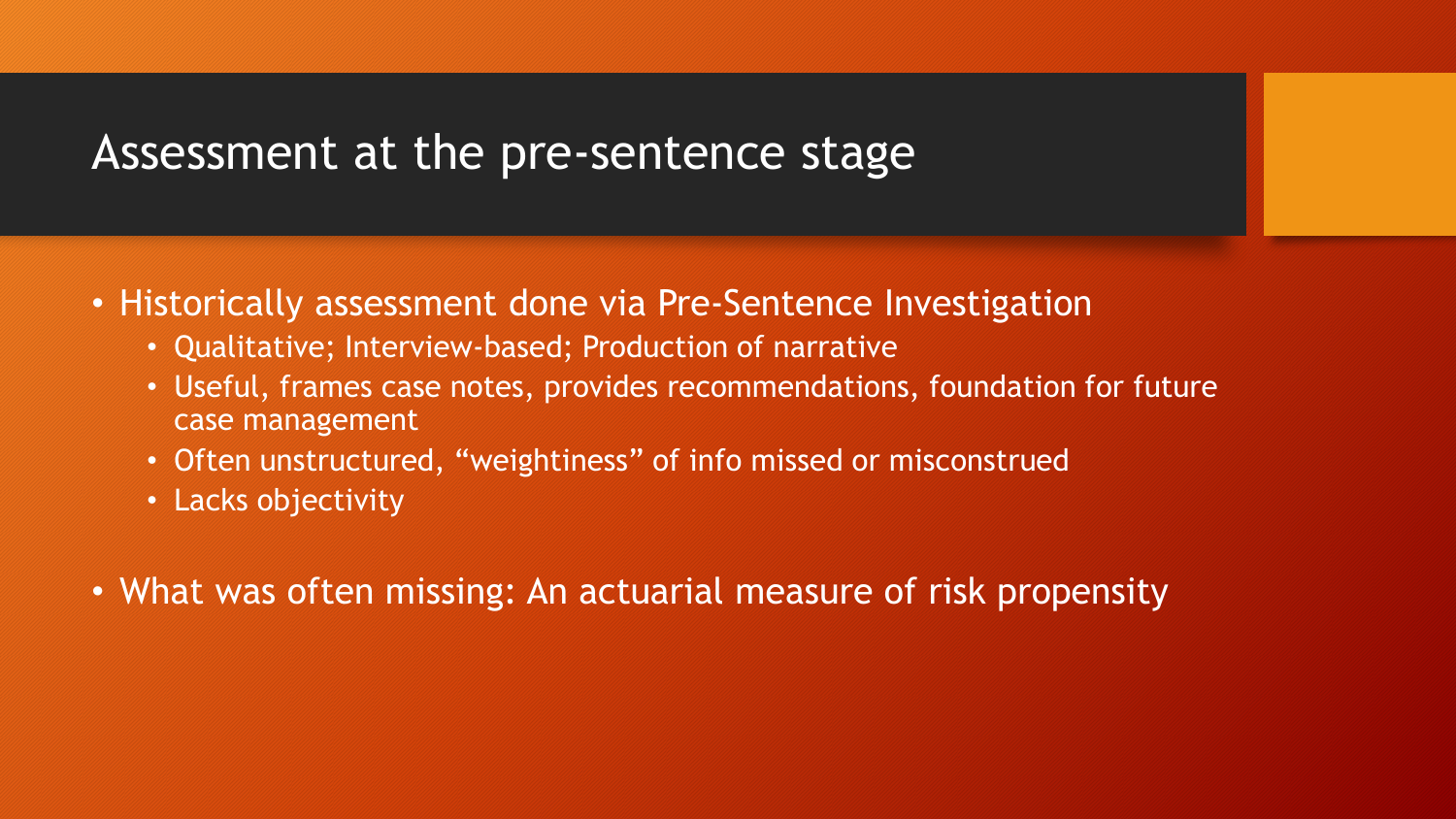#### Using actuarial risk assessment as part of pre-sent.

- Advantages when done well using effective tool:
	- Offers "group membership" that's tied to statistical probability of failure
	- Supports decision-making related to system-imposed sanctions
	- Facilitates case processing supervision, other recommendations
	- Depending on content, can facilitate case management/planning
	- If dynamic can facilitate measurement of change over time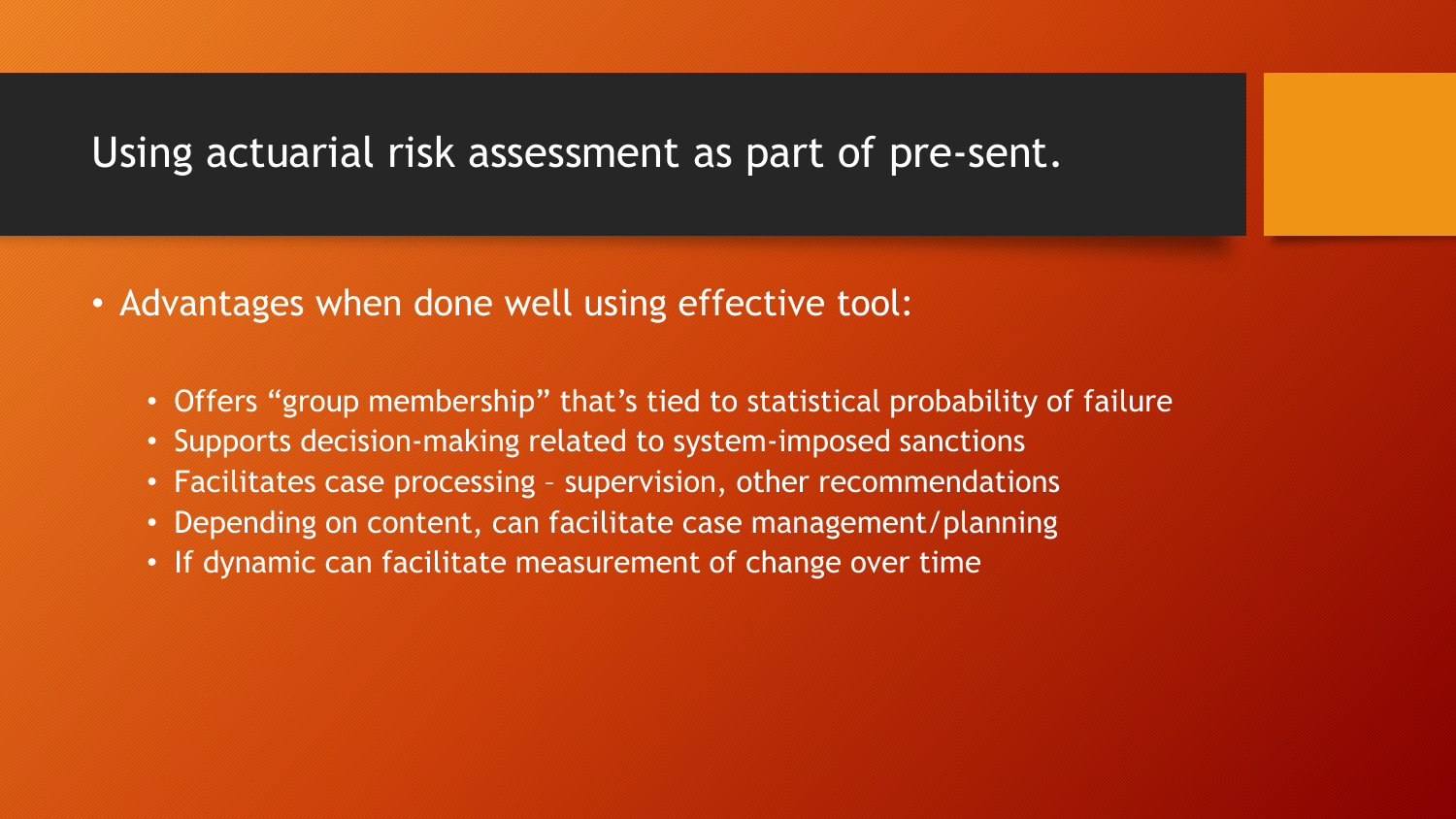## Using actuarial risk assessment as part of pre-sent. (cont.)

- Some challenges (to using them well):
	- Using the right tool (e.g., gender responsive set of tools)
	- Staff training and buy-in
		- often taken for granted
		- Underestimation re: what's necessary
	- Insuring tool(s) have validity (face, measurement, *statistical*)
	- Developing policy that maximizes use of, and support of, tools
	- Periodic, ongoing testing, maintaining an *assessment workgroup*
		- *They own/oversee the tool(s) administratively*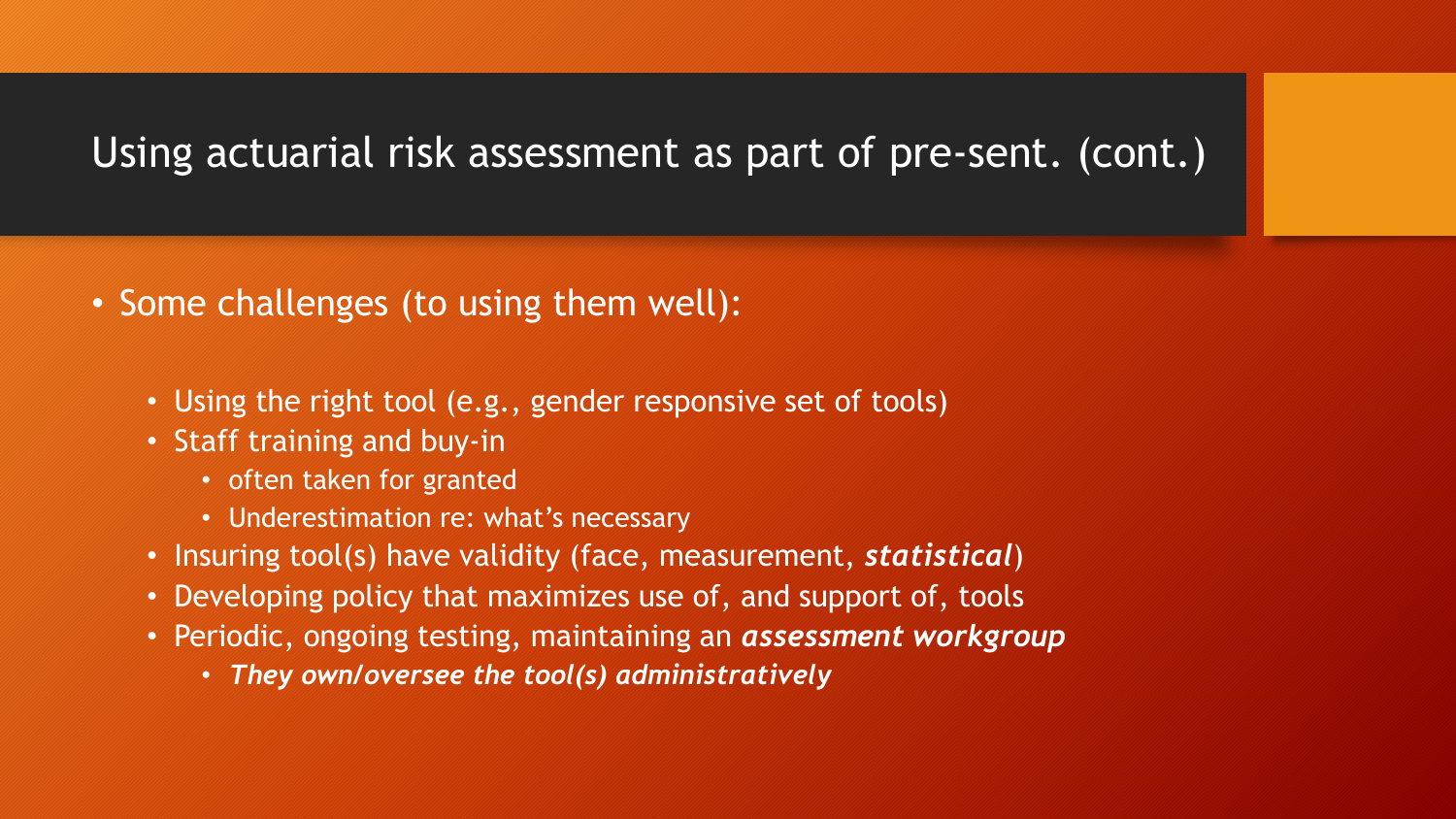### Developing gender-responsive assessments: Some principles

- Recognizing the "set of predictors" for antisocial behavior may differ between men and women
	- Even if they do not differ regarding their substance, they may differ regarding form
		- "Antisocial peers" may come in different forms
- Recognizing gender/sex intersects with race, which intersects with justice systems in different ways
	- Even gender-responsive tools (any tools) should be examined for racial bias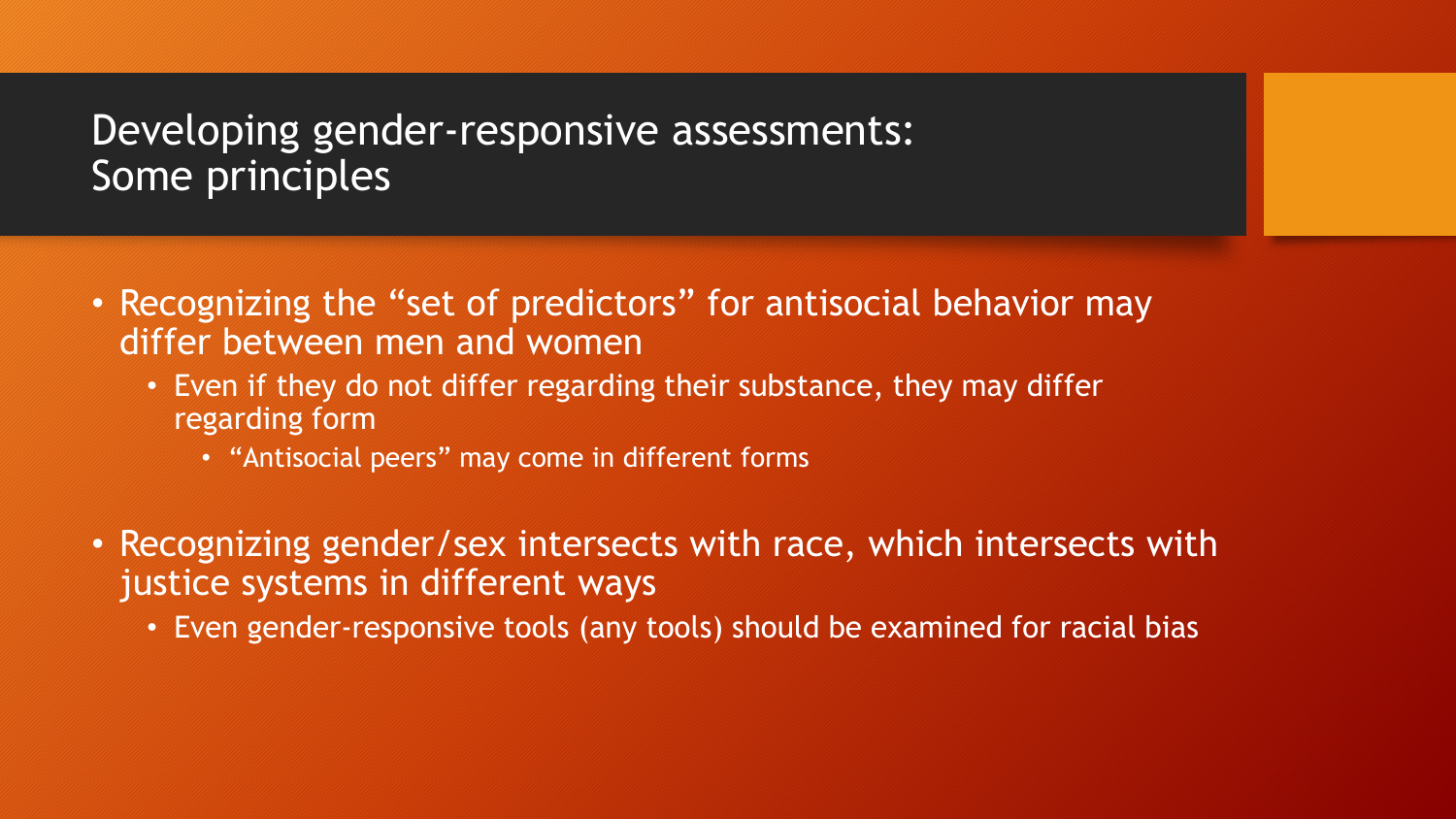### What assessment development involves, broadly

- Collecting *standardized* dynamic (current) and historical information from 'everyone,' as part of a study
	- Each piece of info gathered, each item, is a potential '*predictor*'
- Observe a standardized follow-up period for each person in the study (e.g., 12, 18, 24 mos. from when info was gathered)
- Determine whether one or more failure criteria of interest occurred during follow-up period (recidivism); apply same methods of data collection for all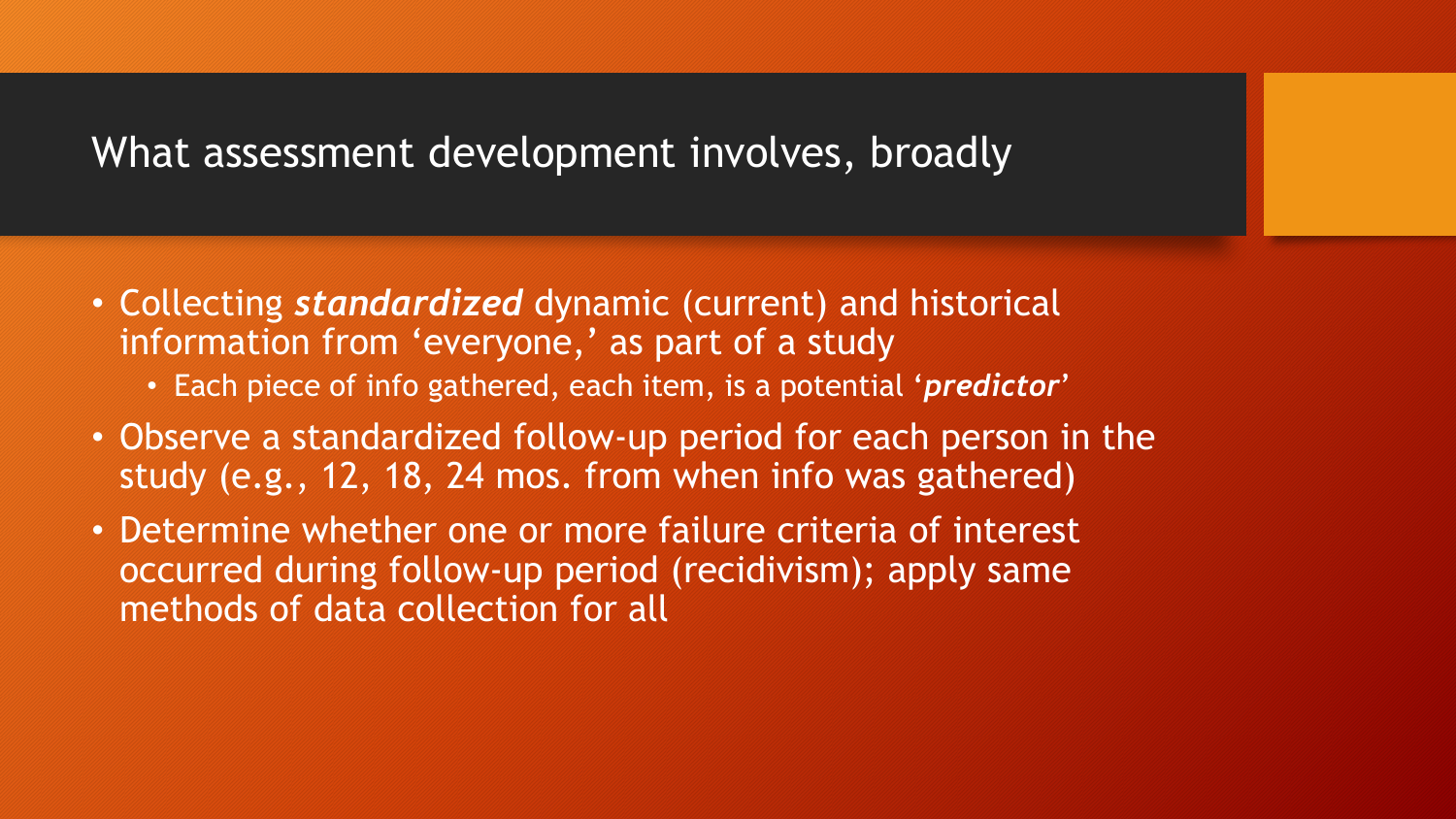### What assessment development involves, broadly (cont.)

- Analyze data test for relationships
	- Relationships between all predictors (pairwise analysis)
	- Relationships between predictors and outcome(s)
- Conduct scaling tests for items revealing relationship w/outcome
	- Which items 'belong together' and form a coherent valid scale
	- Are they items that are reliable easy to collect?
- Construct multiple scales (e.g., different by sex); analyses will reveal different scales that have different strengths/challenges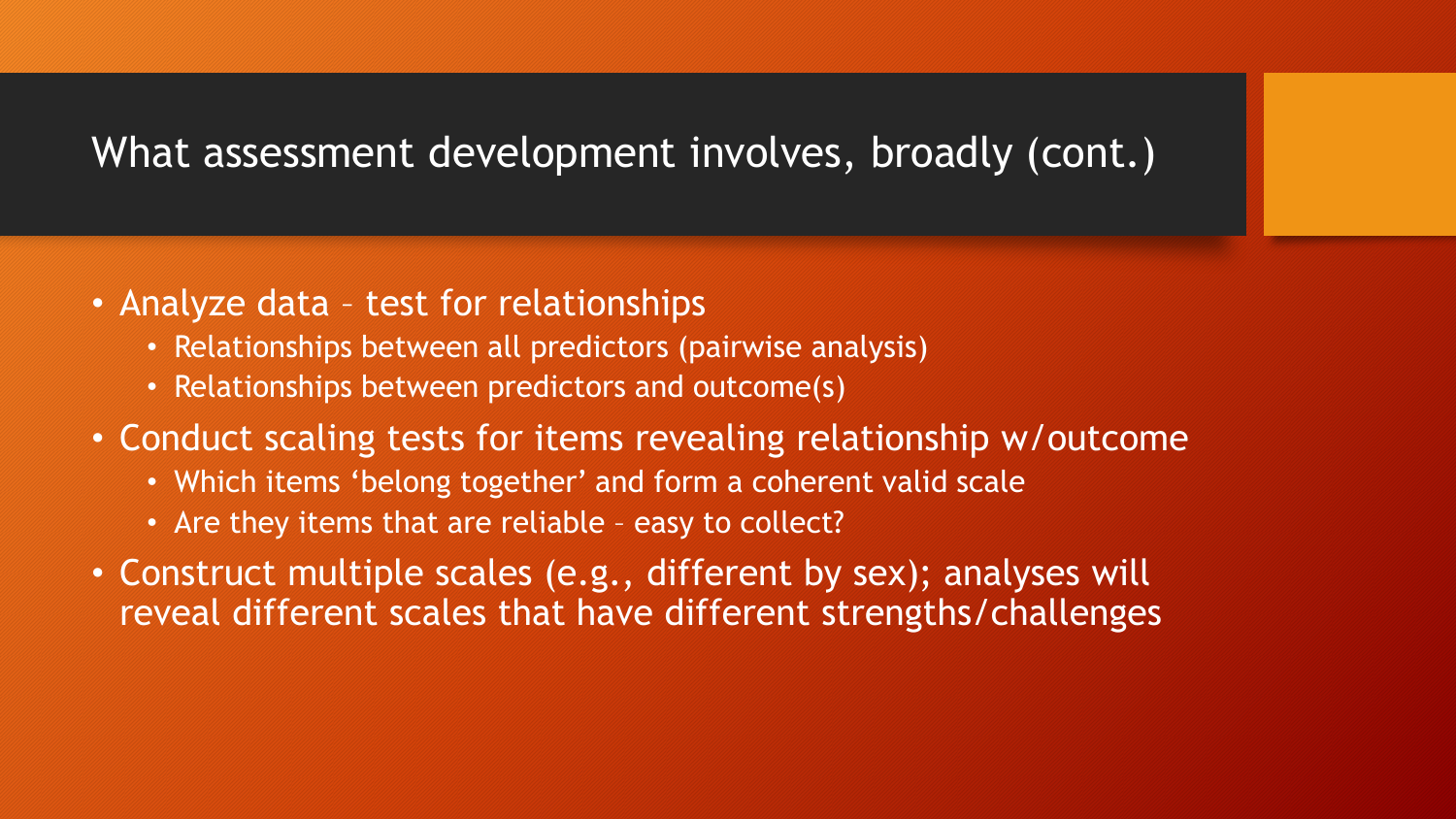# What assessment development involves, broadly (cont.)

- Determine how well scales differentiate between a "successful" case and an "unsuccessful" case
- Test scales prospectively
	- Conduct necessary training as necessary
	- Put them in place for a pilot period
	- Use them prospectively on a defined sample going forward
	- Subject sample to same follow-up/recidivism period
	- Conduct same analyses as those in development see if scales hold up
	- Develop cutoff scoring to fit purposes of decision making
- Assuming things work out install them permanently
- Plan for ongoing tests of validity (~2 to 3 years)